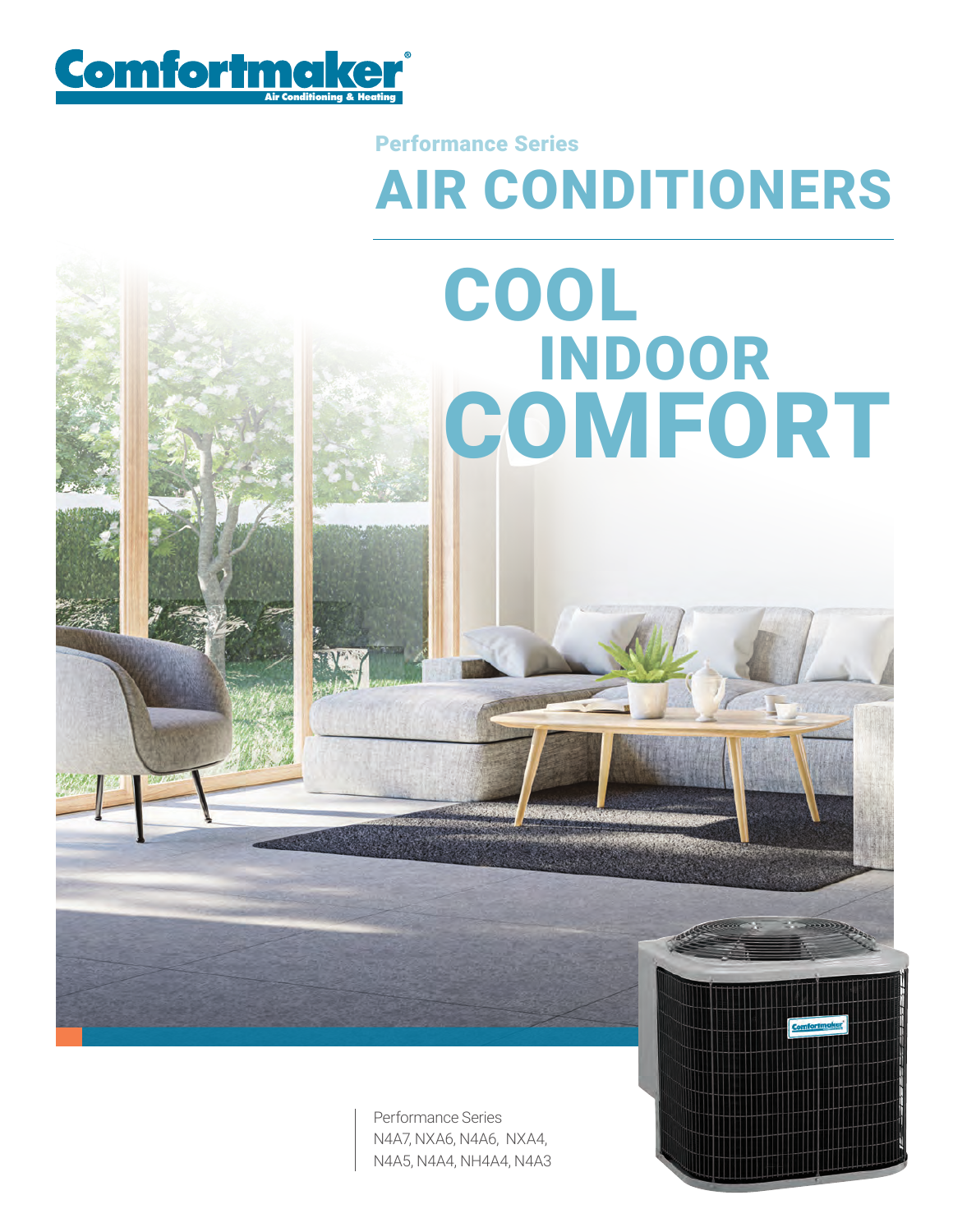# COMFORT WITH CONFIDENCE

Choose Comfortmaker<sup>®</sup> heating and cooling equipment so you can enjoy comfort with confidence. Our products deliver exceptional quality, reliability and energy efficiency, backed by time-tested engineering and leading-edge manufacturing. Every unit we make passes a performance check in all phases of operation before it leaves our facility. We call this 100% run testing, and it's one more example of how Comfortmaker goes the extra mile for your satisfaction.

#### **WHAT MATTERS IN AN AIR CONDITIONER?**

#### ENERGY SAVINGS

SEER (Seasonal Energy Efficiency Ratio) measures the cooling efficiency of an air conditioner during an average cooling season. EER (Energy Efficiency Ratio) measures cooling efficiency of an air conditioner at a set temperature (95° F). For both ratings, the higher the number, the greater the potential for energy savings. Performance System air conditioners offer up to an ENERGY STAR® qualified 17 SEER and 13 EER.

#### CONSISTENT COMFORT



Available two-stage models automatically select high- or low-stage cooling as needed to match changing conditions and provide more uniform comfort and higher energy efficiency than standard models.

#### COMBINATIONS THAT WORK FOR YOU



A Comfortmaker split-system air conditioner is a properly matched combination of an outdoor air conditioner and a separate indoor unit such as a natural gas, oil, propane or electric furnace or a fan coil. Your Comfortmaker dealer can walk you through the options that best fit your needs.

#### RUGGED BUILD



We build our air conditioners to last with corrosion-resistant components, rust-resistant finishes and wire hail guard grilles.

#### PEACE OF MIND



Rest easy with a 10-year parts limited warranty upon timely registration.\*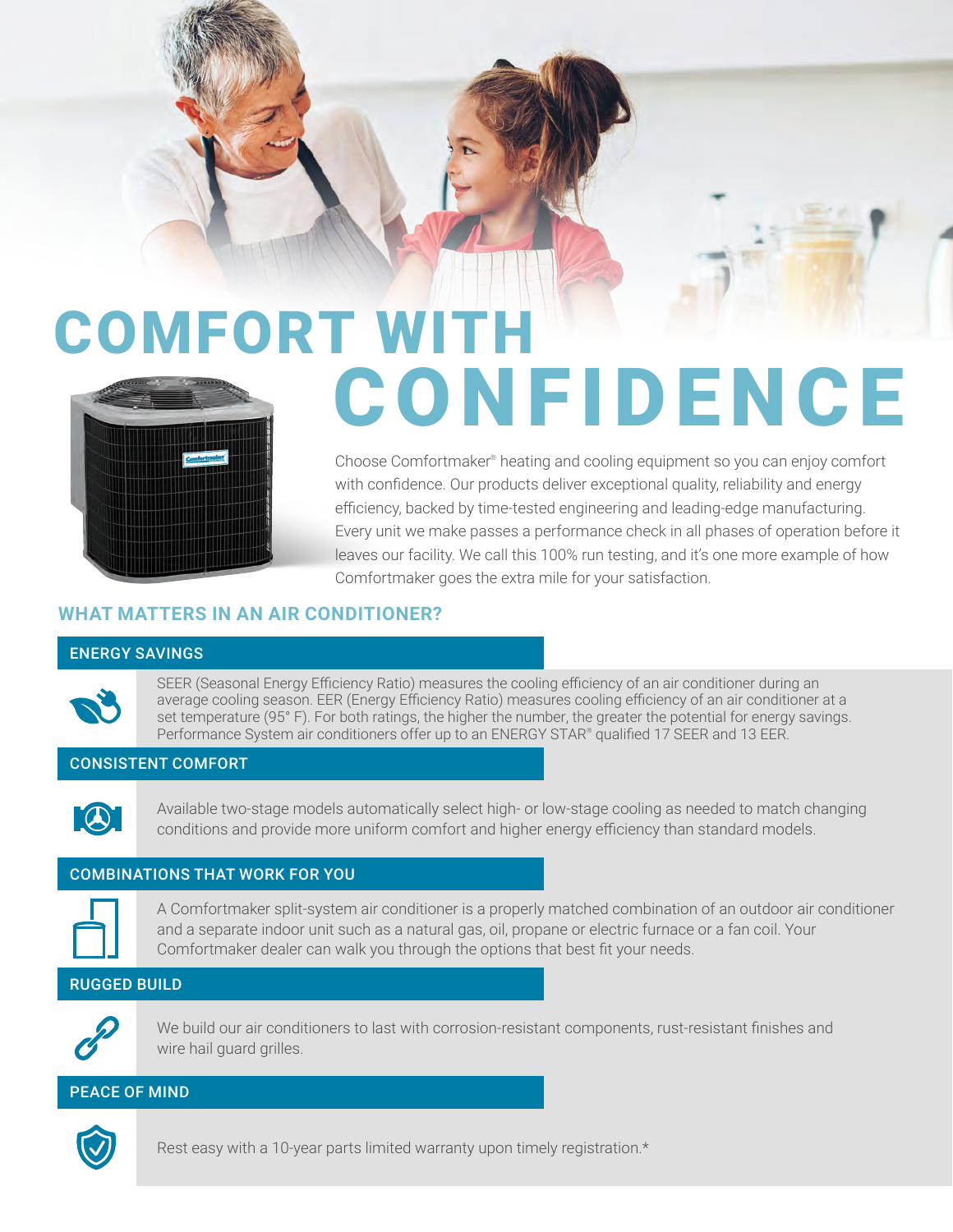### **WHAT SETS COMFORTMAKER PERFORMANCE AIR CONDITIONERS APART?**

**Durability** – The galvanized steel exterior cabinet with a baked-on paint finish (on most models) is built to weather the seasons, year after year.

**Lasting Corrosion Resistance –**  Post-painted aluminum fin material

and coated wire grille resist material breakdown.

**Proven Performance –** Scroll compressor operates with proven efficiency and reliability and is housed in an extra-thick shell for added durability.

**Performance Series Air Conditioner**

#### **Effective Air Management –**

Top-discharge design encourages uniform airflow across the outdoor coil to both improve airflow and minimize sound.

**Efficient Cooling - Durable copper** or aluminum coil tubing (depending on model) allows for efficient heat transfer required for cooling.

#### **Easy Routine Maintenance –**

The control panel provides quick and easy access to controls for installation and maintenance, and the protective exterior grille is designed to allow easy coil cleaning.

### **COMPONENTS OF A COMPLETE COMFORTMAKER SYSTEM**

We offer a complete family of products designed to provide year-round comfort, control and efficiency. Your dealer can help create a properly matched system to best fit your needs and your budget.



Wi-Fi® -enabled smart thermostat learns your schedule for greater efficiency and comfort.



Provides efficient cooling for comfort and potential energy savings.



**Thermostats Gas Furnaces Fan Coils Evaporator Coils** Provides efficient cooling/ heating for comfort and potential energy savings



Matches to the proper outdoor unit to provide more cooling efficiency and years of reliable service.